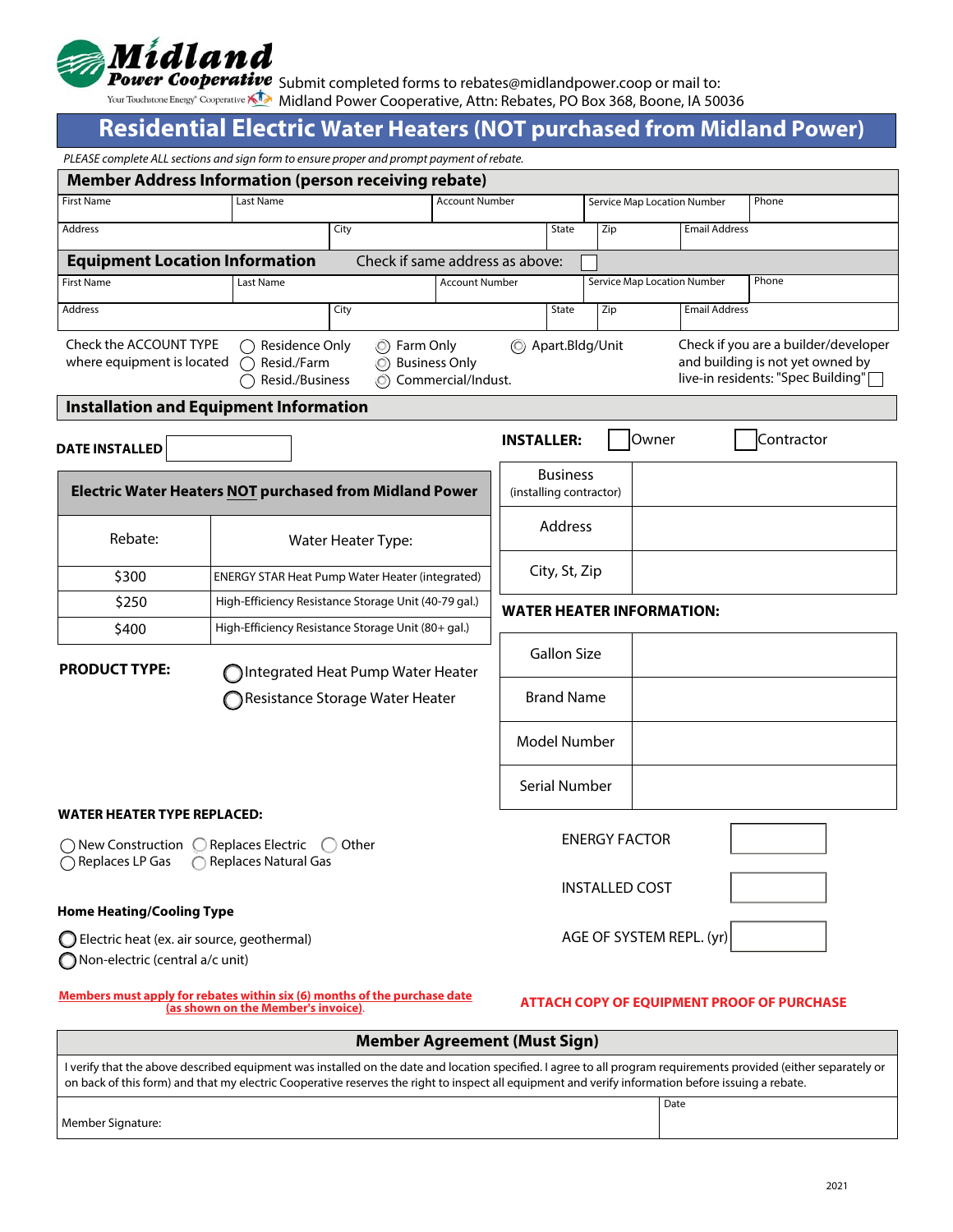### **Terms and Conditions - Water Heater and Drain Water Heat Recovery Incentives**

#### **Eligibility Criteria for Water Heaters:**

- 1. The water heating equipment must be electric.
- 2. Water heaters must be used for domestic water heating only and cannot be used in conjunction with radiant space heating systems (e.g. boiler for in floor or baseboard heating).
- 3. Electric water heaters not supplemented by geothermal equipment must be energized.
- 4. There is a limit of two resistance storage water heater unit rebates and three total water heater rebates per home.
- 6. Heat pump water heaters must be ENERGY STAR<sup>®</sup> qualified units.
- 7. Electric storage water heaters must have GAMA/AHRI certified capacity and energy factor ratings. (.94 or higher if tank is less than 80 gallons; .92 or higher if tank is  $80 +$  gallons.)

#### **General Terms and Conditions**

The Cooperative must supply all electricity to the equipment for which the rebate is being paid.

**Application Information:** Missing or incorrect information on the application may delay processing and delivery of the rebate. An invoice is required and should include specific product information, including the brand, model, serial number and date of purchase of the energy efficient measures. Other information including manufacturer's equipment performance sheets may be required upon request.

The Cooperative reserves the right to verify sales transactions and to have reasonable access to the Member's facility to inspect pre-existing equipment (if applicable) and energy efficient measures installed under this program.

**Warranty Information:** The Cooperative makes no warranties, expressed or implied, with respect to equipment operation, material, workmanship or manufacturing. The Cooperative does not guarantee that a certain level of energy or cost savings will result from the use of products covered by this program.

**Limitation of Liability:** The Cooperative's liability in connection with this program is limited to paying the rebate specified when all terms and conditions have been satisfied. Under no circumstances shall the Cooperative be liable for any consequential or incidental damages or tax liability resulting from participation in this program.

Participant Certification: Participating Member certifies that he/she purchased and installed the equipment listed on their application at the defined location served by the Cooperative. The Member agrees that all information provided is true and that he/she has conformed to all program requirements. If the equipment and application does not comply with the Cooperative's rules and qualifications, the rebate amount may be denied or adjusted.

**Program Changes/Termination:** The Cooperative reserves the right to extend, modify (including incentive levels) or terminate this Program at any time without prior or further notice. The Member is responsible for checking with the Cooperative to determine whether the program has been changed or is still in effect.

**Members must apply for rebates within six (6) months of the purchase date (as shown on the Member's invoice)**. Past eligibility, however, does not guarantee that equipment will meet criteria for current programs in effect. Rebate only available for qualifying high efficiency electric water heaters purchased form somewhere other than Midland Power.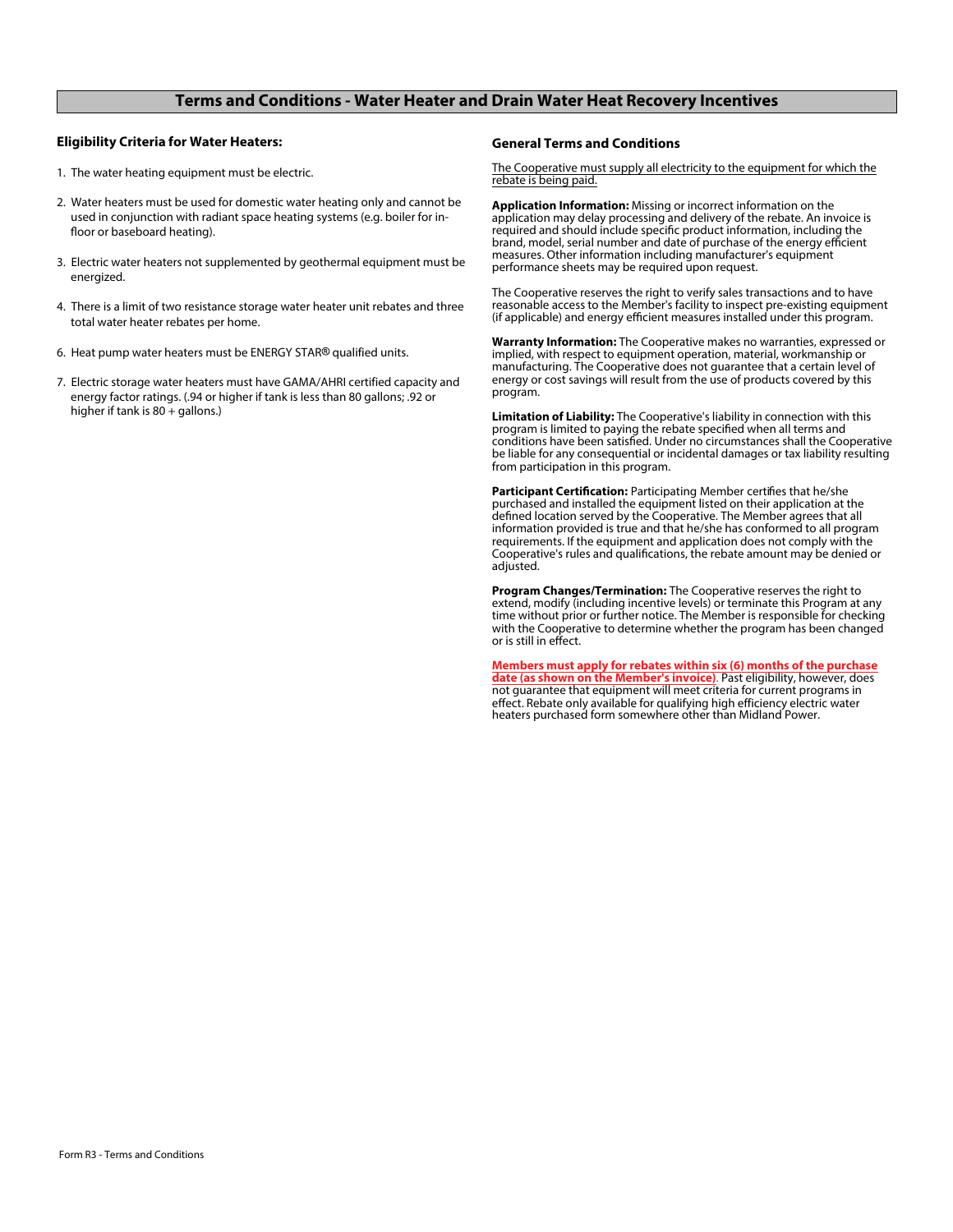# MIDLAND POWER COOPERATIVE ELECTRIC WATER HEATER LOAD CONTROL AGREEMENT

This is an Agreement, made and entered into this day of , 20 , by and between Midland Power Cooperative (Cooperative) and (Member-Consumer), the terms of which are as follows:

1. Cooperative is a public utility that (a) provides electric utility service at retail to its Member-Consumers.

2. Member-Consumer agrees to: (a) install the water heater at Member-Consumer's cost at Member-Consumer's premises as Identified by the Cooperatives records as location no. \_\_\_\_\_\_\_\_\_\_\_\_\_\_\_; and (c) pay for all electric energy required to operate the water heater.

3. The Cooperative shall have the right to cancel this Agreement in the event Member-Consumer fails to install the water heater, Member further agrees to: (a) allow Cooperative to verify that the water heater has been installed in accordance with the requirements of this Agreement; (b) authorize Cooperative, at Cooperative's expense, to install, operate, maintain, and replace as necessary, control equipment on the water heater that will allow Cooperative to interrupt electric service to the Water Heater; and (c) authorize Cooperative to interrupt service to water heater at specified times.

4. Member-Consumer agrees that neither the Cooperative nor its wholesale power supplier shall be liable for any loss, costs, or damages caused by or resulting from Member's purchase, installation, operation, or use of the water heater, or Cooperative's interruption of electric service to the water heater as authorized by this Agreement.

5. The Cooperative shall have the right to cancel this Agreement in the event Member-Consumer fails to install the water heater, or tampers with, or modifies the water heater or load control equipment. Member-Consumer may cancel the Agreement by providing Cooperative not less than thirty (30) days advance written notice of cancellation. In the event of cancellation by Cooperative or Member-Consumer, Member-Consumer shall pay Cooperative the discounted value for load control incentive, of the water heater and, in the event the water heater has been installed, shall allow the Cooperative to remove the load control equipment and shall pay for the Co- operative's cost of installing and removing said equipment.

This Agreement is effective as of the date and year as first above written, and shall remain in effect, including sale of property

| Member-Consumer First Name | Member-Consumer Last Name | <b>Account Number</b> | <b>Location Number</b> |  |
|----------------------------|---------------------------|-----------------------|------------------------|--|
|                            |                           |                       |                        |  |
| Marathon Model             | Marathon Serial Number    |                       | Marathon Gallon Size   |  |
|                            |                           |                       |                        |  |

| <b>Member Signature</b>        | Date |
|--------------------------------|------|
| Cooperative Employee Signature | Date |